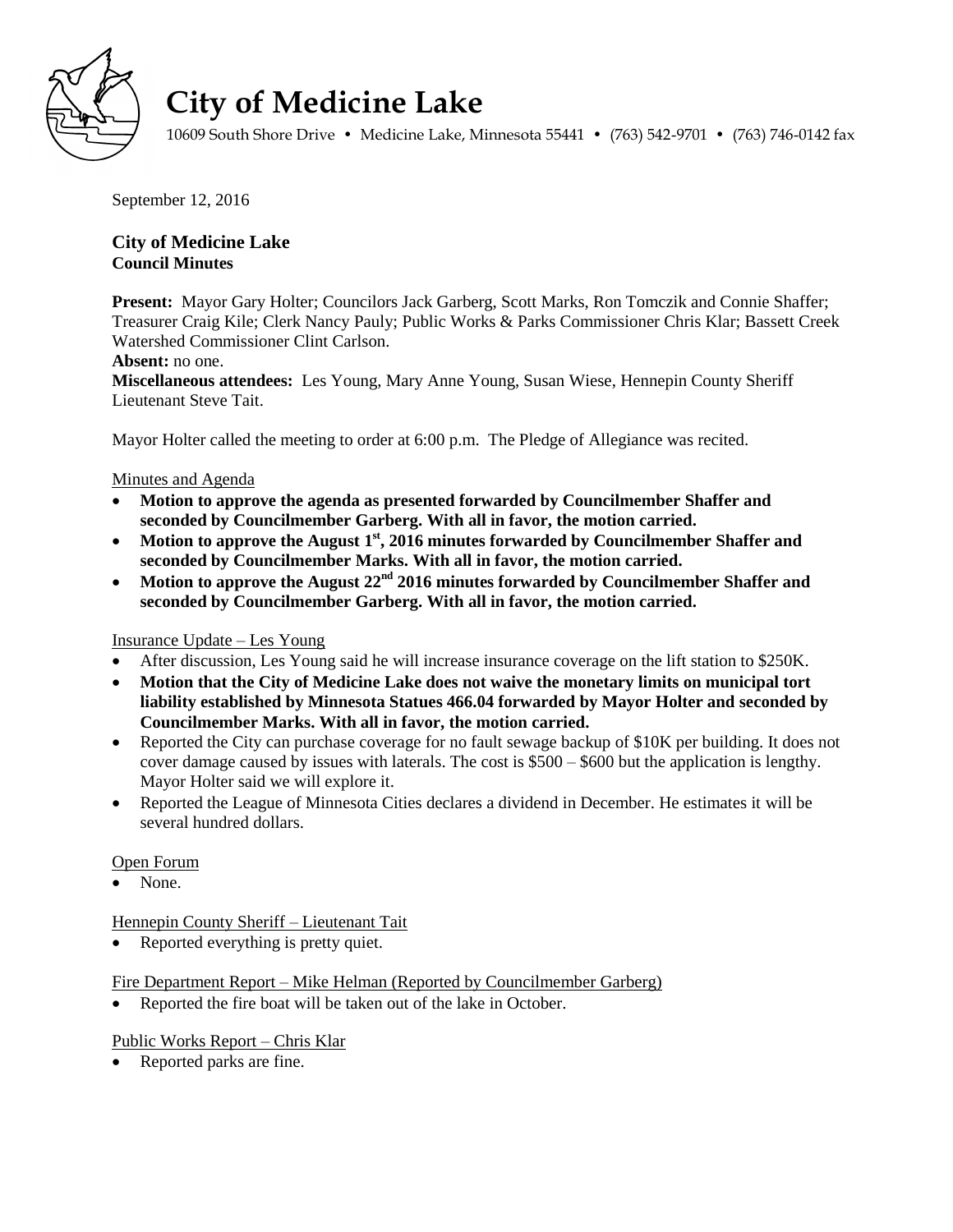## Parks Report – Chris Klar

 Reported they are done replacing 70 feet of main sewer line on Kaiser Avenue. The city has thin, brittle sewer main. One option is to install a fiberglass liner in the line. It would cost \$100K - \$120K to do the entire City. However, because of all the jogs and backyard access, it would add to the cost and it may be around \$200K. Councilmembers Marks and Garberg recommended we camera the entire City as soon as possible. Councilmember Garberg said he told the workers that the residents are upset about having to pay for this work when they didn't check our sewer line until they started digging.

## Bassett Creek Watershed Management Commission Report – Clint Carlson

- Reported several CIP projects are being voted on this month. The goal is to get the City of Medicine Lake a project for the cleanout of the park and to get it in the budget for one year from now.
- Reported Mayor Holter received an analysis of the Hutton House for compliance with the watershed rules. Barr Engineer said there was nothing out of the ordinary and they should be able to comply with everything. Even though there is more hard surface, it would be far better than it is today.

# Treasurer's Report-Craig Kile

- Receipts in reporting period: \$2,391
- Receipts year to date: \$194,661
- Disbursements in reporting period: \$56,716
- Disbursements year to date: \$209,305
- **Motion to approve the summary spending, receipts and cash balances through September 11, 2016 forwarded by Councilmember Shaffer and seconded by Councilmember Garberg. With all in favor, the motion carried.**
- **Motion to approve the proposed budget in the amount of \$374,480 for 2017 forwarded by Councilmember Marks and seconded by Councilmember Shaffer. With all in favor, the motion carried.**
- **Resolution 16-5 2017 Proposed Levy Certification. Whereas, the following sums of money be raised by tax upon the taxable property in the City of Medicine Lake for the following purposes for the current year. Purpose is general revenue. Certified levy amount is \$346,580 with a total tax capacity based levy of \$346,580 forwarded by Councilmember Shaffer and seconded by Councilmember Marks. With all in favor, the motion carried.**

## Officer Reports:

## Councilmember Garberg

- Reported Minnesota Roadways will be here on Thursday to work on the roads. They will not do any patching on Kaiser Avenue where it's all dug up. Hennepin County will replace the asphalt.
- Reported the Neutgens snow removal contract has been renewed. They will do the same 20% salt, 80% sand.
- Reported he will put a note in the Laker to find someone who will take ownership of an AED that will be located in City Hall.

## Councilmember Shaffer

 Reported everyone has submitted their application for rental inspections. Several need to either get their first inspection done or correct issues and get re-inspected.

## Councilmember Tomczik

 Reported he was asked about getting larger recycling cans. It can be done with no charge. Residents simply need to call Randy's Sanitation.